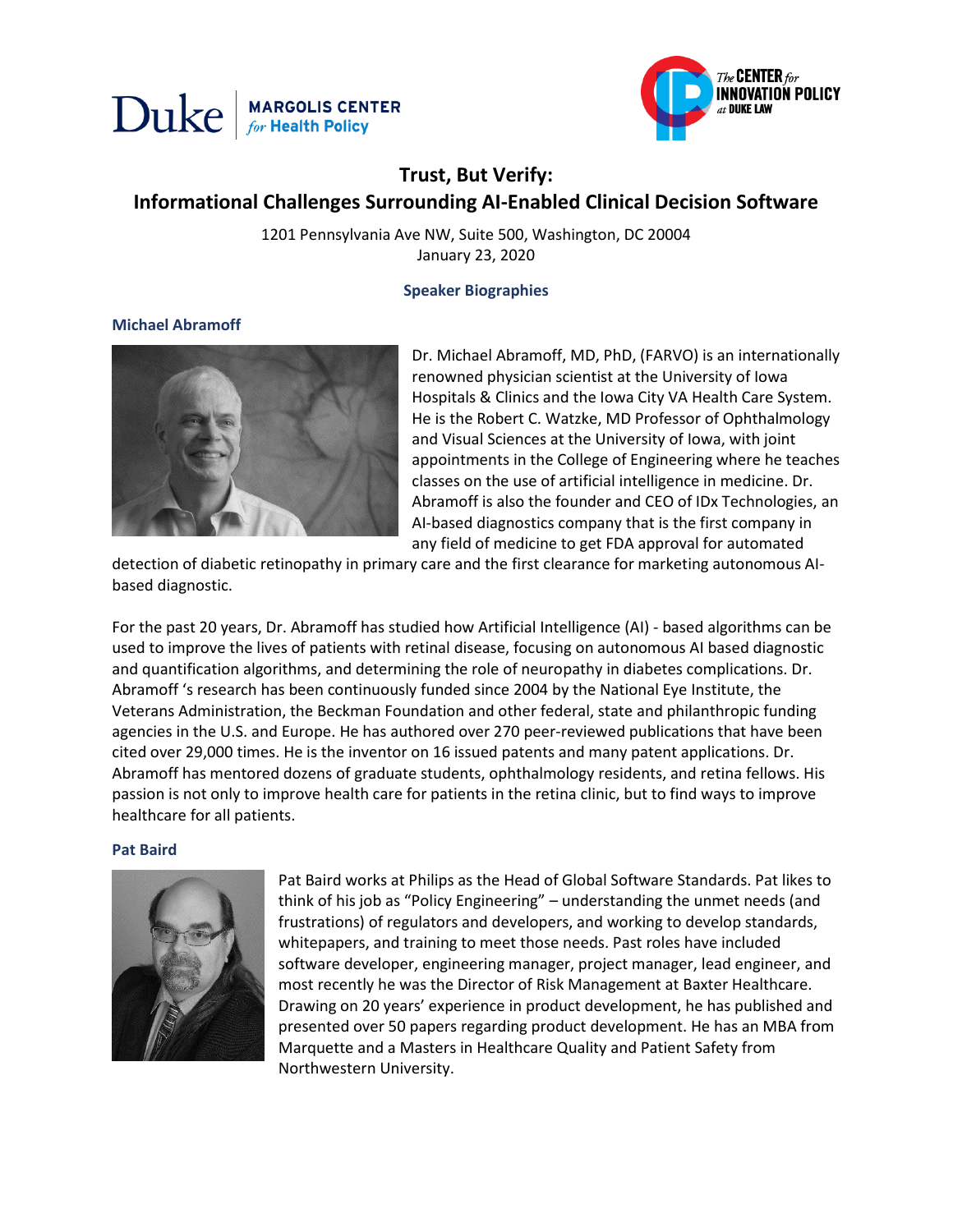# **Kathleen Blake**



Dr. Blake is Vice President, Healthcare Quality at the American Medical Association where she leads payment and quality initiatives of the AMA's Professional Satisfaction and Practice Sustainability strategic focus initiative. From 2013 until 2016, she was executive director of the PCPI®, which includes the National Quality Registry Network™. Dr. Blake was cochair of the Health Information Technology Policy Committee of the Office of the National Coordinator for Health Information Technology until April 2017. She is a member of the Governing Committee of the National Evaluation System for health Technology (NEST) coordinating center, a public private partnership advancing innovation and use of real-world

evidence throughout the total product life cycle of medical devices. She is an AMA subject matter expert on a wide range of health technology innovations including artificial intelligence, terminology, clinical registries, appropriate use criteria and clinical decision support tools.

Dr. Blake is a clinical cardiac electrophysiologist who received her education and training from the University of Chicago, Stanford University and the Johns Hopkins Bloomberg School of Public Health. From 1988 until 2011, Dr. Blake practiced at the New Mexico Heart Institute, where she also served as President. She is a part-time member of the Johns Hopkins University medical faculty.

# **Michele Conover**



Michele Conover has been an IP attorney for over 25 years and is currently Senior Counsel for Siemens Medical Solutions, Inc. Michele has worked with the Siemens Healthineers Digital Technology Innovation (DTI) group in Princeton, New Jersey for the past 17 years. Prior to working at Siemens, Michele was a Senior IP attorney at AT&T focusing on software inventions relating to network communications and e-commerce. Michele started her career as a patent examiner and then worked as a patent agent for a Pennsylvania IP law firm.

As part of Michele's responsibility for developing and managing the patent portfolio for the DTI group, Michele focuses on software and AI inventions

related to medical imaging technologies. In addition to focusing on IP topics, Michele also has significant experience in technical transactions such as software license agreements, master research agreements, open source software clearing and data license agreements.

Michele is a registered patent attorney with admission to the New Jersey Bar. Michele holds a JD from Rutgers Law School and a BS in Electrical Engineering with a Biomedical concentration from Rutgers University.

## **Kate Gaudry**



Kate Gaudry is a partner at in the Washington, D.C., office of Kilpatrick Townsend & Stockton LLP. She focuses her practice on data-driven and strategic patent prosecution. She has authored over sixty publications sharing results of various analyses. Her work was also pivotal in the shutting down of the USPTO's SAWS program, which secretly subjected select patent applications to increased examination scrutiny. LexMachina and Law360 recognized her research and data focus by selecting her to be one of five attorneys from all practice areas to receive their Data-Driven Lawyer Award in its inaugural year of 2018.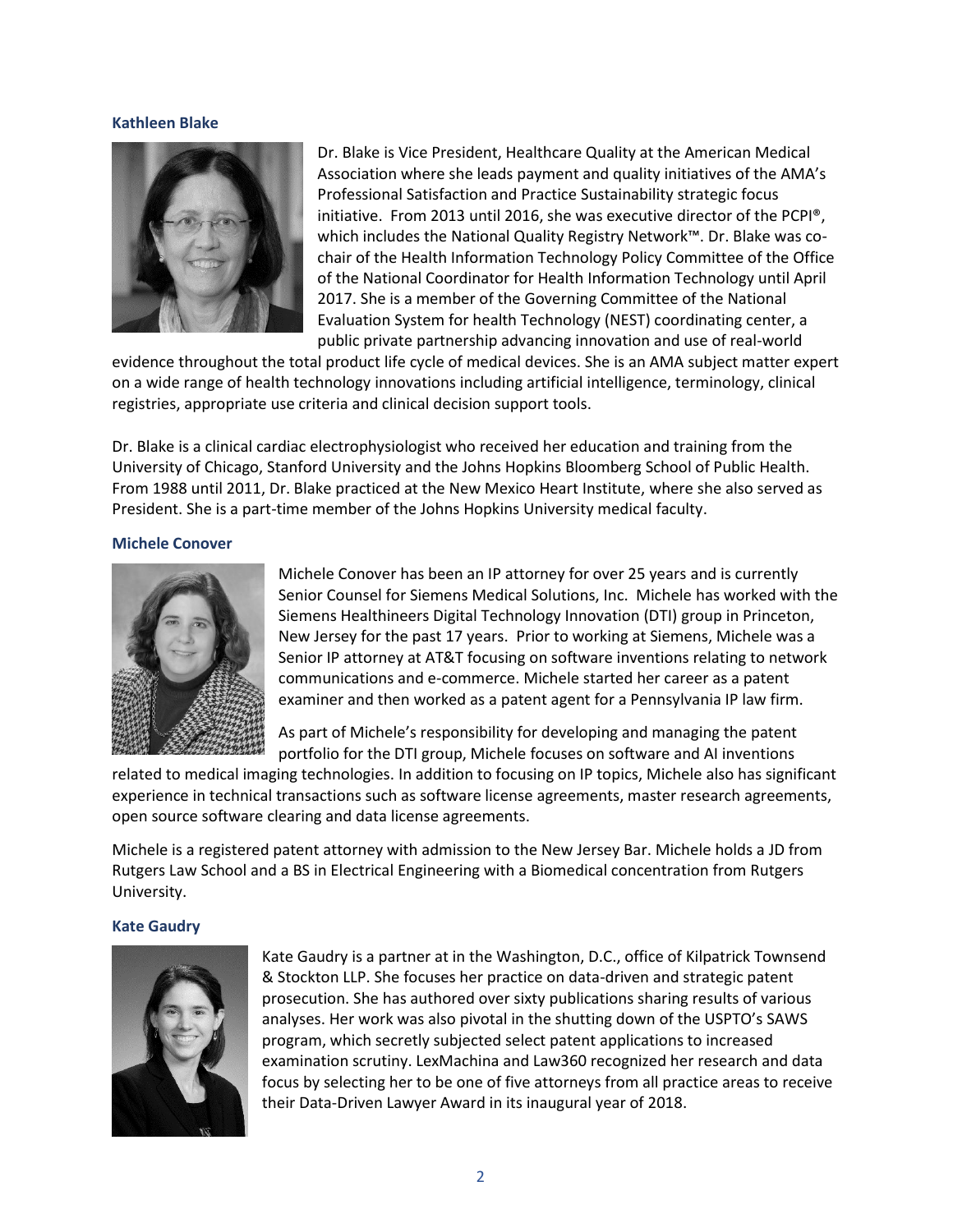Kate has a Ph.D. in computational neurobiology and bachelor's degree in physics. Most of her clients are innovating in the A.I. and/or computational biology fields.

# **Brigham Hyde**



Brigham is a general partner at FinVC, a \$300M venture capital firm investing in technology at the intersection of Financial and Healthcare technology. Prior to FinVC, he served as a founding member of Symphony AI, a \$1B VC/PE firm, where he led the investment and was an operating founder of Concerto Health AI an RWD an AI Platform technology company focused on improving outcomes in Oncology. Dr. Hyde holds adjunct positions at Tufts University and M.I.T. Media Lab and is a regular lecturer on Real-World Data and AI in Healthcare.

# **Mark McClellan**



Mark McClellan, MD, PhD, is the Robert J. Margolis Professor of Business, Medicine, and Health Policy, and founding Director of the Duke-Margolis Center for Health Policy at Duke University. Dr. McClellan is a physician and an economist who has informed and improved a wide range of strategies and policy reforms to advance health care, including payment reform to promote better outcomes and lower costs, methods for development and use of real-world evidence, and strategies for more effective biomedical innovation. Before coming to Duke, he served as a Senior Fellow in Economic Studies at the Brookings Institution, where he was Director of the Health Care Innovation and Value Initiatives and led the Richard Merkin Initiative on Payment Reform and Clinical Leadership.

With highly distinguished record in public service and academic research, Dr. McClellan is a former administrator of the Centers for Medicare & Medicaid Services and former commissioner of the U.S. Food and Drug Administration (FDA), where he developed and implemented major reforms in health policy. These reforms include the Medicare prescription drug benefit, Medicare and Medicaid payment reforms, the FDA's Critical Path Initiative, and public-private initiatives to develop better information on the quality and cost of care. He previously served as a member of the President's Council of Economic Advisers, senior director for health care policy at the White House, and Deputy Assistant Secretary for Economic Policy at the Department of the Treasury. Dr. McClellan is the founding chair and a current board member of the Reagan-Udall Foundation for the FDA and a member of the National Academy of Medicine (NAM), where he chairs the Leadership Council for Value and Science-Driven Health care, cochairs the guiding committee of the Health Care Payment Learning and Action Network, and is a research associate at the National Bureau of Economic Research. He is also a Senior Advisor on the faculty of the University of Texas Dell Medical School and co-chair of the Accountable Care Learning Collaborative. Dr. McClellan is an independent director on the boards of Johnson & Johnson, Cigna, and Alignment Healthcare. He was previously an associate professor of economics and medicine with tenure at Stanford University, and has twice received the Kenneth Arrow Award for Outstanding Research in Health Economics.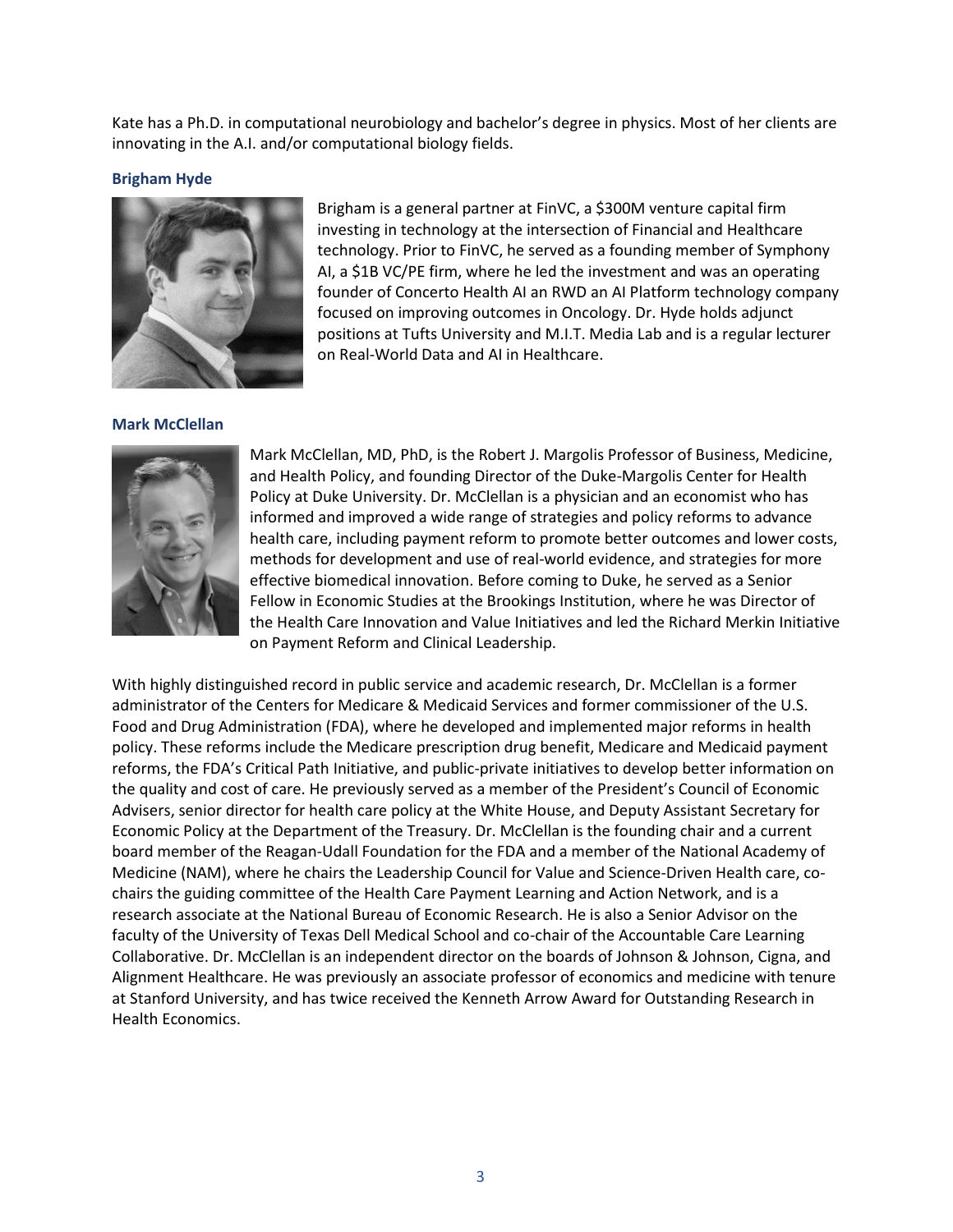#### **Carey Morewedge**



Carey K. Morewedge is a Professor of Marketing and Everett W. Lord Distinguished Faculty Scholar at Boston University. His PhD is in Social Psychology from Harvard University. Prior to joining the Questrom School of Business at Boston University, Professor Morewedge was a Postdoc at Princeton University in the Woodrow Wilson School of Public and International Affairs, and served on the faculty as the Director of the Center for Behavioral and Decision Research at Carnegie Mellon University.

His research examines the psychological causes, consequences, and correction of bias in judgment and decision making. Using a mix of laboratory, field,

and longitudinal experiments, he tackles basic and applied problems from why people won't bet on the failure of their child or favorite team to developing interventions that improve decision making by producing long-term reductions in cognitive bias. He has published over 40 papers in top academic journals including Science, Psychological Science, Trends in

Cognitive Sciences, and Management Science, and contributed to popular outlets including Harvard Business Review and The New York Times. Awards for his work include recognition as a Marketing Institute Scholar, one of the Top 40 Under 40 MBA Professors by Poets & Quants, writing The Most Theoretically Innovative Article of the Year as judged by the Society of Personality and Social Psychology in 2010, and receipt of an Ideas of the Year from The New York Times.

# **Ziad Obermeyer**



Ziad Obermeyer is an Associate Professor (Acting) at UC Berkeley, where he does research at the intersection of machine learning, medicine, and health policy. He previously was an Assistant Professor at Harvard Medical School, where he received the Early Independence Award, the National Institutes of Health's most prestigious award for exceptional junior scientists, and the Young Investigator Award from the Society for Academic Emergency Medicine. He continues to practice emergency medicine in underserved parts of the US. His work has been published in Science, The New England Journal of Medicine, JAMA, The BMJ, and Health Affairs, and his research is supported by the National Institutes of Health, the Robert Wood Johnson Foundation, and the Laura and John Arnold

Foundation. Prior to his career in medicine, he worked as a consultant to pharmaceutical and global health clients at McKinsey & Co. in New Jersey, Geneva, and Tokyo. He is a graduate of Harvard College (magna cum laude) and Harvard Medical School (magna cum laude), and earned an M.Phil. from Cambridge.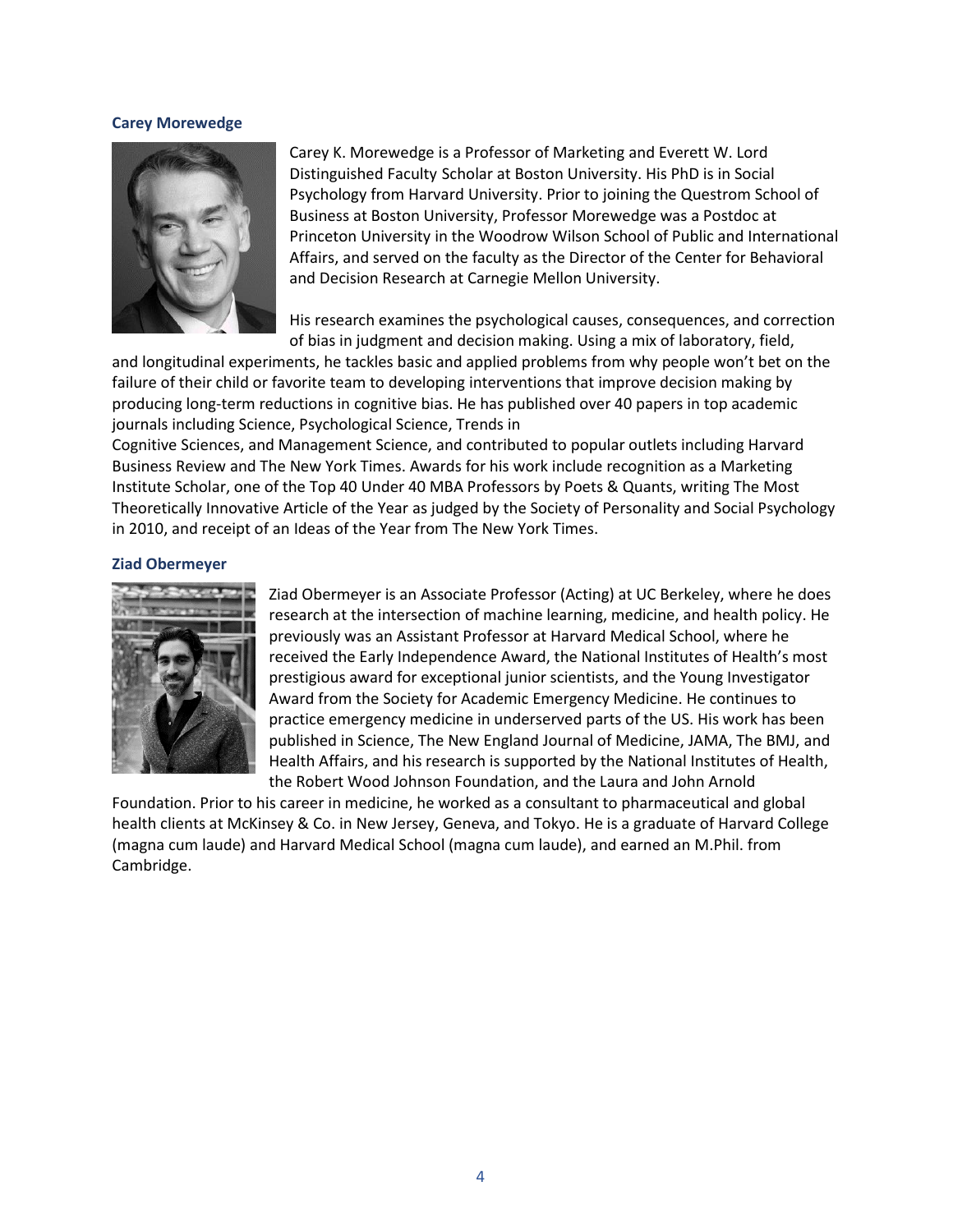# **Bakul Patel**



Bakul Patel is Associate Director for Digital Health, at the Center for Devices and Radiological Health (CDRH), at the Food and Drug Administration (FDA). Mr. Patel leads regulatory policy and scientific efforts at the Center in areas related to emerging and converging areas of medical devices, wireless and information technology. This includes responsibilities for mobile health, health information technology, cyber security, medical device interoperability, and medical device software.

Mr. Patel is the FDA liaison between the Federal Communications Commission (FCC) and the Office of the National Coordinator (ONC). Since its inception in

2013, Bakul chairs the International Medical Device Regulators Forum (IMDRF) "software as a medical device" working group, a global harmonization effort.

Before joining FDA, Mr. Patel held key leadership positions working in the telecommunications industry, semiconductor capital equipment industry, wireless industry and information technology industry. His experience includes Lean Six Sigma, creating long and short-term strategy, influencing organizational change, modernizing government systems, and delivering high technology products and services in fastpaced, technology-intensive organizations.

Mr. Patel earned an MS in Electronic Systems Engineering from the University of Regina, Canada, and an MBA in International Business from The Johns Hopkins University.

# **Laura Peter**



Laura Peter is the Deputy Under Secretary of Commerce for Intellectual Property and Deputy Director of the United States Patent and Trademark Office (USPTO). She is the principal advisor to the Under Secretary of Commerce for Intellectual Property and Director of the USPTO, and responsible for all agency operations. This includes oversight for the four USPTO Regional Offices, managing 13,000 employees, and executing the policies, priorities and programs for an annual budget of \$3.5 billion. Prior to joining the USPTO, Ms. Peter was the Deputy General

Counsel of A10 Networks, a publicly-traded IT company where she oversaw daily legal matters related to commercial agreements, litigation, and intellectual property (IP) portfolio development. In 2014, she helped shepherd the company through its initial public offering.

Ms. Peter has practiced IP law for over 20 years. Previously, she was Vice President and General Counsel of Immersion Corporation, where she led all aspects of the company's legal issues, including its IP portfolio. She was also Assistant General Counsel and Director of Intellectual Property at Foundry Networks, where she built a successful patent portfolio and litigation program. She began her career as a commercial and IP litigator at Townsend, Townsend and Crew (now Kilpatrick Townsend & Stockton LLP).

Ms. Peter received a Bachelor of Science in industrial engineering from Cornell University and a master's in public policy from the University of Chicago. She also holds a Juris Doctor from Santa Clara University School of Law and a Master of Law degree in international business law from King's College London.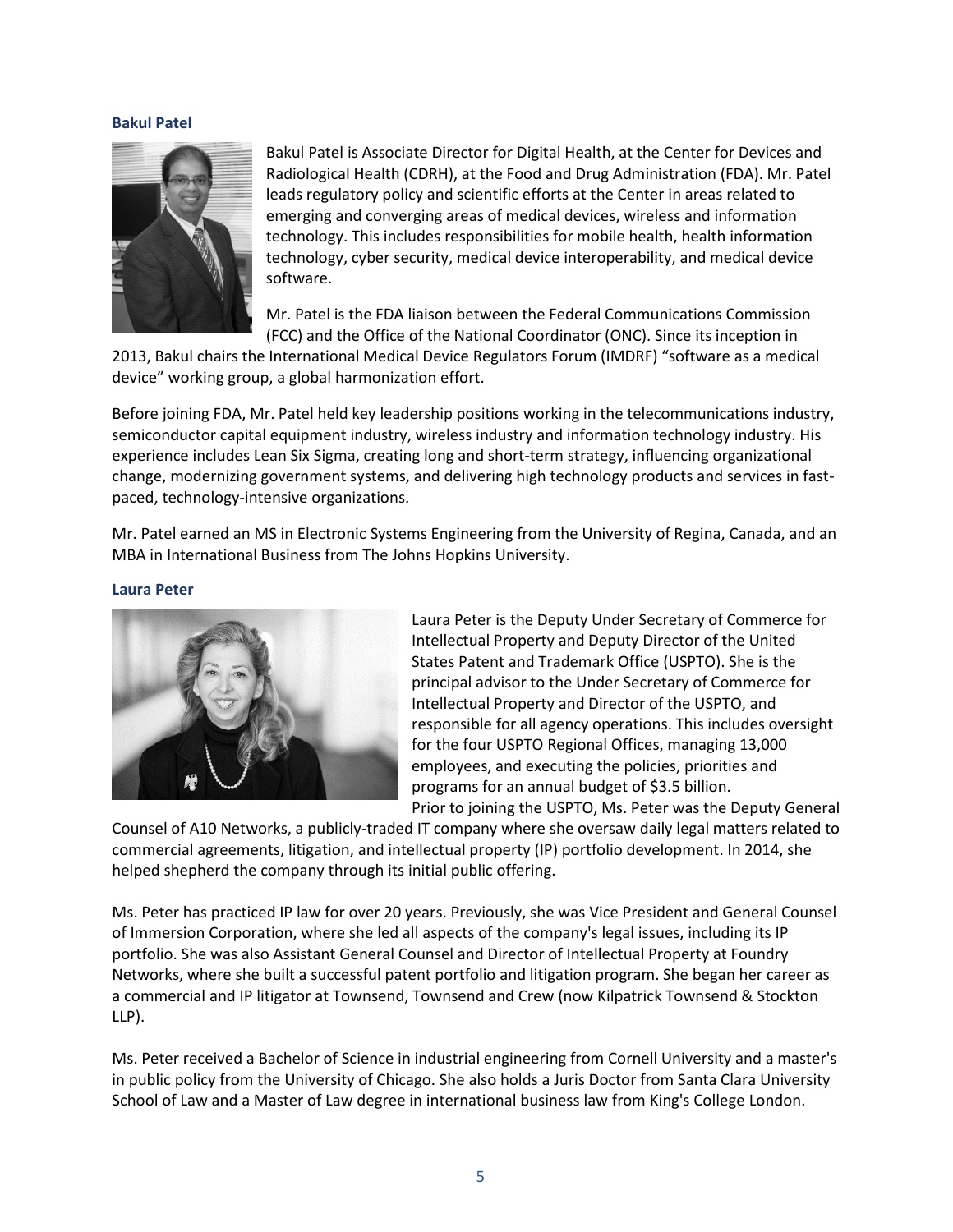# **Arti Rai**



Arti Rai, Elvin R. Latty Professor of Law and co-Director, The Center for Innovation Policy at Duke Law, is an internationally recognized expert in intellectual property (IP) law, innovation policy, administrative law, and health law. Rai's research on innovation law and policy in biotechnology, pharmaceuticals, and software has been funded by NIH, the Kauffman Foundation, and the Woodrow Wilson Center. She is the editor of Intellectual Property Law and Biotechnology: Critical Concepts (Edward Elgar, 2011) and the co-author of a 2012 Kauffman Foundation monograph on cost-effective health care innovation.

Rai has served as the chief policy advisor to the Director of the U.S. Patent and Trademark Office; a member of the National Advisory Council for Human Genome Research; and as a public member of the Administrative Conference of the United States. Rai has also served on, or as a reviewer for, numerous National Academies of Science committees. In 2013, she was elected to the American Law Institute. She won the World Technology Network Award for Law in 2011. Rai graduated from Harvard College with a degree in biochemistry and history (history and science), attended Harvard Medical School, and received her J.D. from Harvard Law School.

## **Christina Silcox**



Christina Silcox, PhD, MS is a Managing Associate at the Duke-Margolis Center for Health Policy, working on policy solutions to advance innovation in health and health care and improve regulation, reimbursement, and long-term evaluation of medical products.

Dr. Silcox's portfolio includes multiple areas in digital health policy and real-world evidence, with a focus on medical devices. Currently, she is concentrating on challenges around the regulation and adoption of artificial intelligence-enabled

software in healthcare and understanding best practices for using mobile health technologies to collect real-world data for regulatory decision-making. Past projects have included methods for characterizing real-world data quality and relevancy, the use of patient-generated health data in medical device evaluations, the exploration of value-based payments for medical devices, and the convening the National Evaluation System for health Technology (NEST) Planning Board.

Before she joined Duke-Margolis, Dr. Silcox was a senior fellow at the National Center for Health Research, focused on federal regulation of and policies for medical products. She earned a M.S. from the Massachusetts Institute of Technology (MIT) in Electrical Engineering and a Ph.D. in Medical Engineering and Medical Physics from the Harvard-MIT Division of Health Sciences and Technology (HST).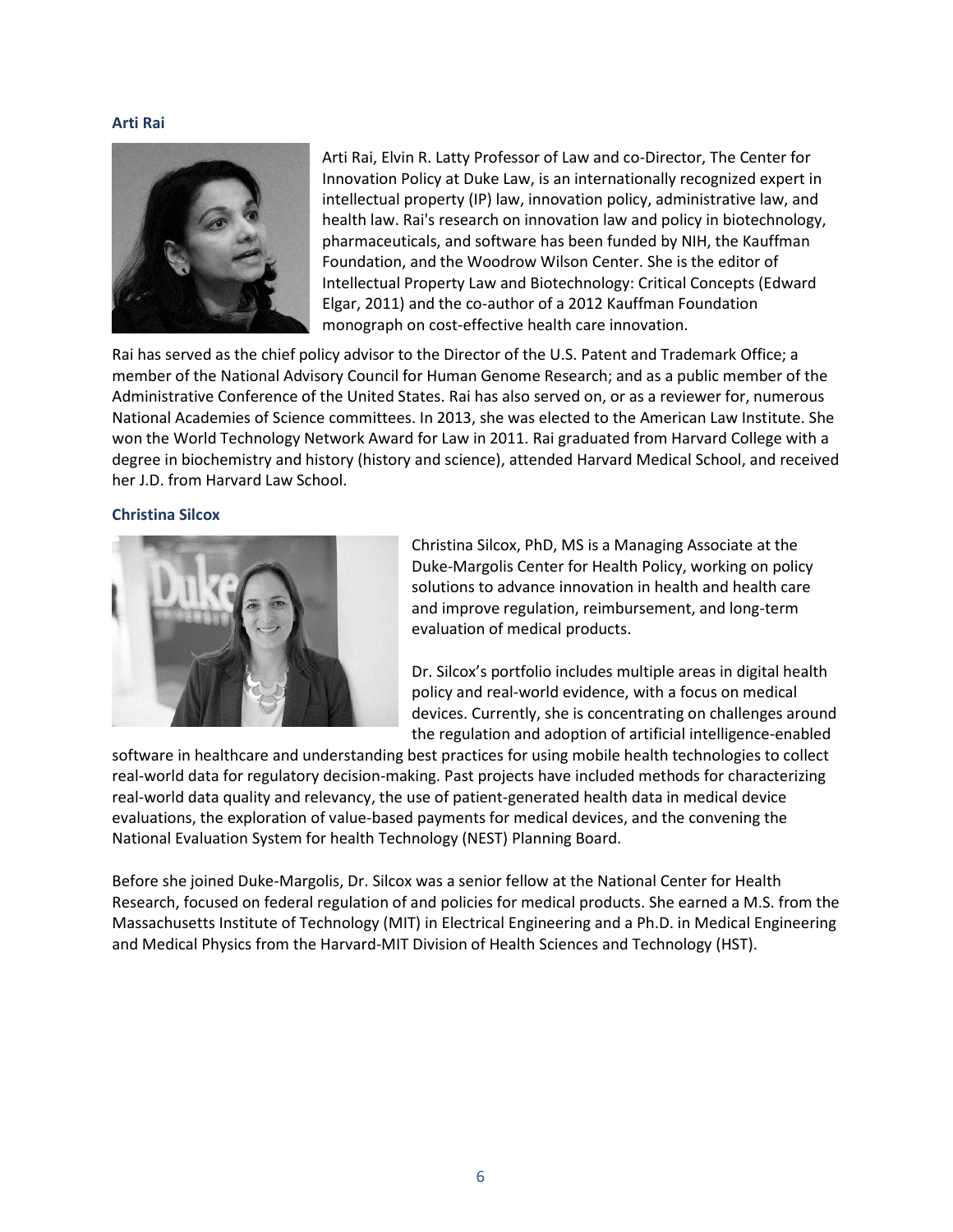# **Coke Stewart**



Coke Morgan Stewart is Coke Morgan Stewart is the Acting Chief of Staff for the United States Patent and Trademark Office (USPTO). Prior to this position, Ms. Stewart served as the Senior Policy Advisor to the Under Secretary and Director of the USPTO, advising the Director and other senior leaders on a wide variety of patent policy issues, including patent eligibility and AIA proceedings.

The Chief of Staff serves as the Director's principal advisor and helps coordinate a \$3.5 billion budget in support of the

bureau's nearly 13,000 employees to execute the daily operations, policies, priorities, and global communications of the President's intellectual property agenda. In addition, the Chief of Staff manages the day-to-day policy coordination process with the White House, Department of Commerce, and other federal agencies.

Ms. Stewart has worked at the USPTO since 2011 in a number of important roles, including as Associate Solicitor, Acting Deputy Solicitor, Senior Advisor to the Director, and Acting Chief of Staff.

In her principal role in the Office of the Solicitor, Ms. Stewart has served as lead counsel in over 20 patent cases before the Federal Circuit and has appeared as counsel of record in at least 30 other patent cases. She has also advised the Department of Justice Civil Appellate Staff and the Office of the Solicitor General on patent, trademark, and copyright cases before the U.S. Supreme Court. She has handled numerous administrative law cases, defending agency practices and procedures in the U.S. District Court for the Eastern District of Virginia and the U.S. District Court for the District of Columbia. While at the USPTO, Ms. Stewart has received two Special Act Awards, a Director's Award for Excellence in Litigation, a Department of Commerce Award for Exceptional Service, and a Department of Commerce Bronze Medal.

Prior to joining the USPTO, Ms. Stewart practiced law for 14 years—most recently at Kaye Scholer LLP in Washington, D.C., where she litigated complex patent infringement cases on behalf of patent holders and accused infringers.

Ms. Stewart is a graduate of Duke University and the University of Virginia School of Law, where she served as Executive Editor of the Virginia Tax Review and Editor-in-Chief of the Virginia Law Weekly. After law school, Ms. Stewart clerked on the U.S. Court of Federal Claims, which primarily hears monetary claims against the U.S. government.